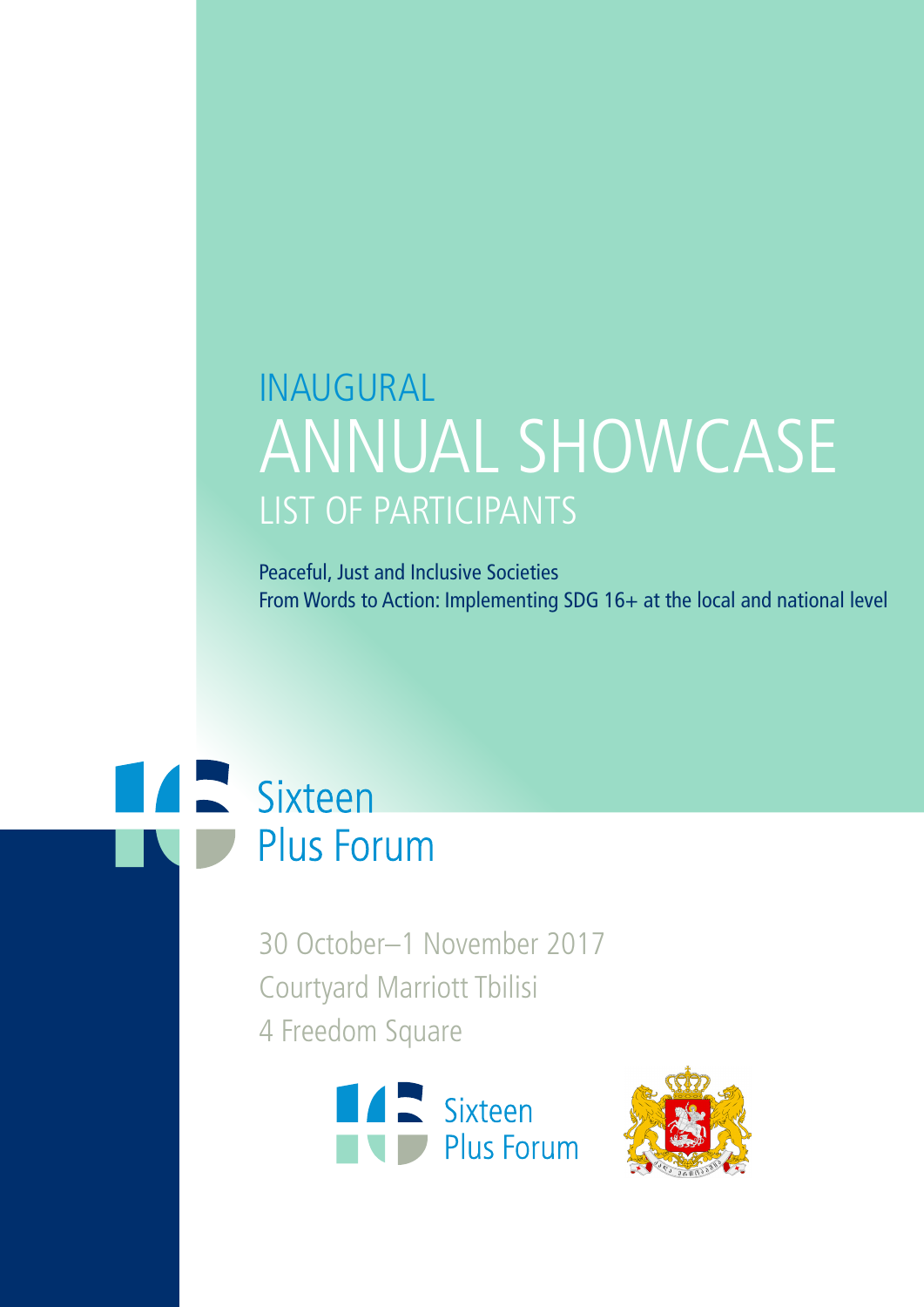### Sixteen **Plus Forum**

- **1. Jairo Acuña-Alfaro**, *Global Policy Advisor*, Core Government Functions and Public Service Excellence, Bureau for Policy and Programme Support, UNDP
- **2. Jassim Ahamed**, *Head of Media Department*, Embassy of the State of Qatar, Tbilisi
- **3. Aida Ajanovic**, *Head of Research*, *Why Not and National Coordinator*, Action SEE Network Accountability, Technology, and Institutional Openness Network in South East Europe
- **4. Medea Akolashvili**, *Advisor*, Georgian Competition Agency
- **5. Mubarak Nasser Al-Khalifa**, *Ambassador*, Embassy of the State of Qatar, Tbilisi, H.E.
- **6. Hamdan Al-Safran**, *Third Secretary*, Embassy of the State of Qatar, Tbilisi
- **7. Katia Helena dos Reis Almeida**, *Director of Access to Law and Citizenship*, Cabo Verde (TBD)
- **8. Milena Altmeyer**, *Good Governance Advisor*, GIZ
- **9. Zaal Anjaparidze**, *GPPAC Project Coordinator*, ICCN
- **10. Levan Avalishvili**, *Programs Director*, Institute for the Development of Freedom of Information
- **11. Victoria Baikova**, *Head of the UN Division*, Ministry of Foreign Affairs, Georgia
- **12. Lela Bakradze**, *Assistant Representative*, UNFPA Georgia
- **13. Aleksandre Baramidze**, *First Deputy of Minister*, Ministry of Justice, Georgia
- **14. Natalia Baratashvili**, *Capacity Development Coordinator*, UNDP
- **15. Tornike Baratashvili**, *Executive Director*, "Europe Is Our Home"
- **16. Marc Baxmann**, *Policy and Communication Officer*, Fri-Ent, Working Group on Peace and Development
- **17. Bernard Bebe**, *Young Leader*, UNA Zimbabwe
- **18. Ketevan Bendelava**, *Senior Specialist*, Tbilisi City Hall
- **19. Ketevani Beradze**, *Project Assistant*, Civic Development Agency (CiDA)
- **20. Jöran Bjällerstedt**, *Senior Advisor*, Ministry of Foreign Affairs, Sweden, H.E.
- **21. David Bloss,** *Regional Editor*, Organized Crime and Corruption Reporting Project
- **22. João Boavida**, *Executive Director*, Center of Studies for Peace and Development, Timor-Leste
- **23. Giorgi Bobghiashvili**, *Senior Specialist at Service Lab*, R&D of Public Service Development Agency, Ministry of Justice, Georgia
- **24. Monica Bolaños**, *Director General of International, Multilateral and Economic Affairs*, Ministry of Foreign Affairs, Guatemala, H.E.
- **25. Raul Bolaños**, *Journalist and Consultant*, Plaza Pública, Guatemala
- **26. Geraldine Bollmann**, *Program Officer*, Agency for Development and Cooperation, Switzerland
- **27. Gigi Bregadze**, *Democratic Governance Team Leader*, UNDP Georgia
- **28. Saba Buadze**, *Anti-Corruption Direction Head*, IDFI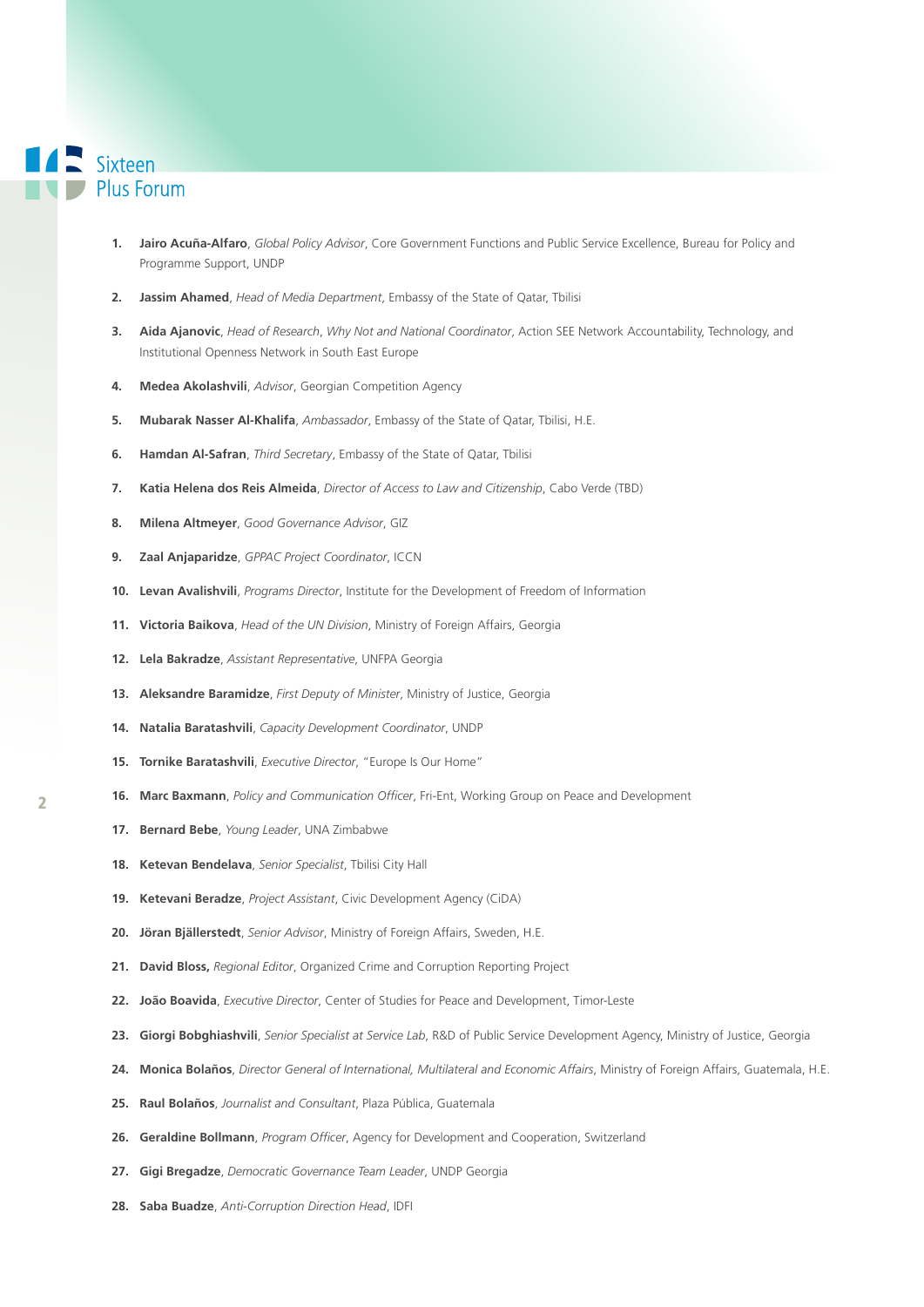- **29. Benedikt Brockow**, *Volunteer*, International Center on Conflict and Negotiation (ICCN)
- **30. Wilson Celestino d'Assuncao Sequeira Braganca**, *Director General of Planning*, Ministry of Finance, Commerce and Blue Economy, São Tomé e Principe
- **31. Giorgi Chakvetadze**, *Chief Budget Analyst*, State Audit Office, Georgia
- **32. Zaza Chelidze**, *Consultant on SDG Indicators*
- **33. Hahn Choonghee**, *Deputy Permanent Representative*, Permanent Mission of the Republic of Korea to the United Nations, H.E.
- **34. Tamar Chugoshvili**, *Member of Parliament*, Georgia
- **35. Alcinio Cravid e Silva**, *Deputy Permanent Representative, Charge d'Affaires,* Permanent Mission of São Tomé and Principe to the United Nations, H.E.
- **36. Mariam Danelia**, *PAR National Coordinator*, Administration of Government, Georgia
- **37. Mikheil Darchiashvili**, *Senior Governance Advisor*, USAID/Tetra Tech ARD, Good Governance Initiative
- **38. Meri Daushvili**, *Executive Director*, National Statistics Office, Georgia
- **39. Ilyana Derilova-Stoykova**, *Chief of Mission*, International Organization for Migration
- **40. Zviad Devdariani**, *Director*, Civil Development Agency (CiDA)
- **41. Linda Divkovic**, *Peace, Security and Disarmament Officer*, UNA Sweden
- **42. Zsolt Dudas**, *Chief Technical Adviser*, International Labor Organization
- **43. Tornike Dvali**, *Chief Specialist*, Administration of the Government, Georgia
- **44. Richard Dzikunu**, *Youth Accountability Advocate*, Restless Development
- **45. Johan Eklund**, *Senior Advisor*, Statistics Sweden
- **46. Khaled Emam**, *Programs Manager*, Arab Program for Human Rights Activists
- **47. Simin Fahandej**, *Representative to the United Nations*, Office at Geneva, Bahá'í International Community
- **48. Katerina Fialkova**, *Director*, Multilateral Economic Affairs, Ministry of Foreign Affairs, Czech Republic
- **49. Florence Foster**, *Peace and Disarmament Representative*, Quaker United Nations Office
- **50. Mary Gabashvili**, *Programme Manager*, NATO-Georgia Professional Development Programme
- **51. Ani Gabrichidze**, *Deputy Director*, Department of International Organizations, Ministry of Foreign Affairs, Georgia
- **52. Patricia Garcia**, *Manager*, National SDG Programme, UNA Australia
- **53. Laura Garr**, *Associate*, White & Case LLP
- **54. Lauriane Gauny**, *Country Director*, People in Need
- **55. Alan George**, *Counsellor*, Permanent Mission of Sierra Leone to the United Nations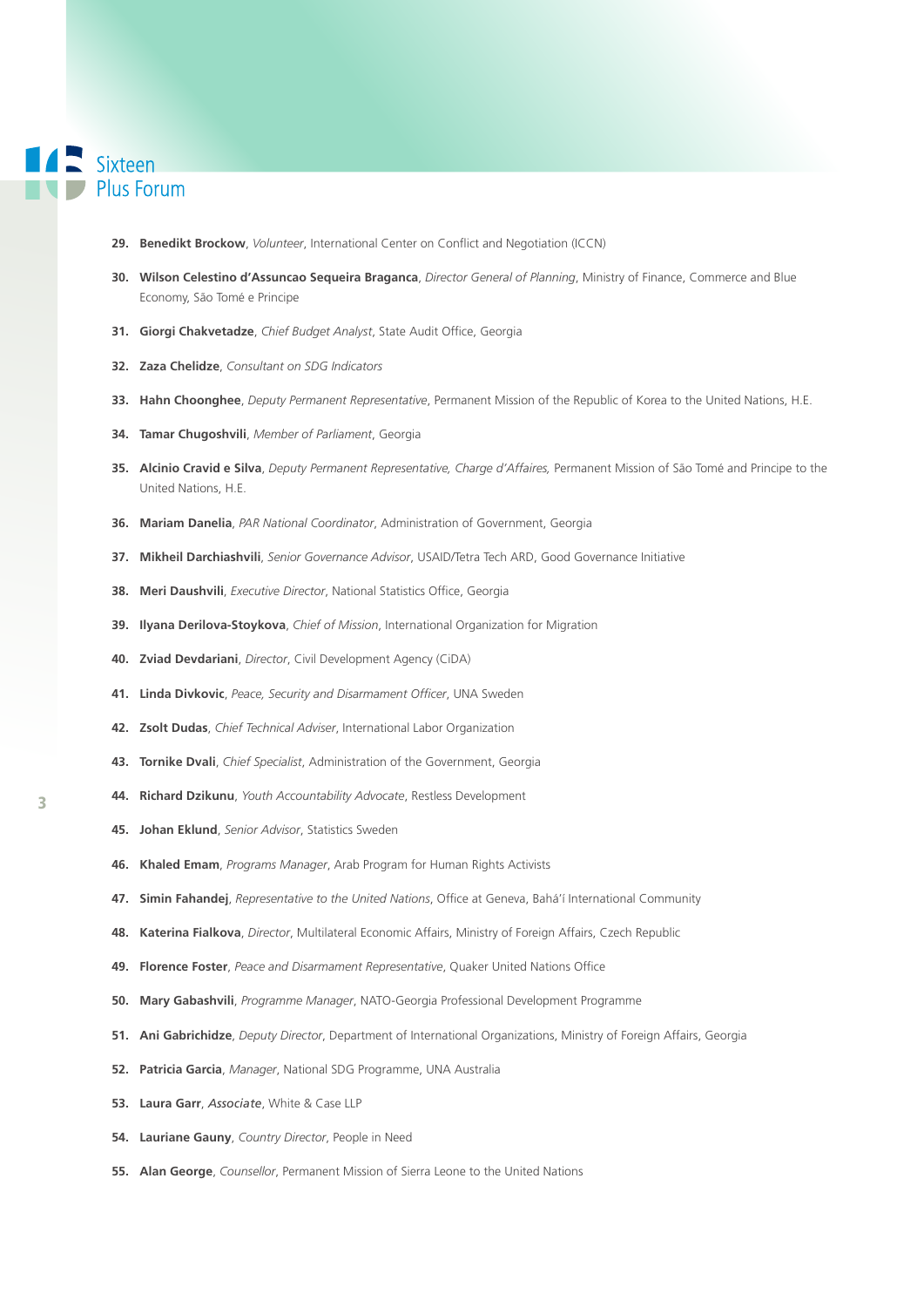- Sixteen Plus Forum
	- **56. Tina Gogheliani**, *Head of International Relations Department*, Office of the State Minister of Georgia for Reconciliation and Civic Equality, Georgia
	- **57. Bonian Golmohammadi**, *Secretary-General*, WFUNA
	- **58. Danilo Goncalves**, *Deputy Permanent Representative Counsellor*, Permanent Mission of Timor-Leste to the United Nations
	- **59. Mariam Gorgadze**, *Governance Program Manager*, GGI, Tetra Tech ARD
	- **60. Guram Gudashvili**, *Sociologist*, Georgian Civil Development Association
	- **61. Maia Guntsadze**, *Deputy Director*, National Statistics Office, Georgia
	- **62. Sina Heers**, *Team Leader Agenda 2030,* Legal and Judicial Reform Programme, GIZ
	- **63. Vanessa Heleta**, *Founder and Director*, Talitha Project and Chair of GPPAC Pacific
	- **64. Kaha Imnadze**, Permanent Representative, Permanent Mission of Georgia to the United Nations, H.E.
	- **65. Shelley Inglis**, *Regional Cluster Leader*, Governance and Peacebuilding Cluster, UNDP Istanbul Regional Hub
	- **66. Marijan Ivanusa**, *Head of Country Office*, World Health Organization
	- **67. Mikheil Janelidze**, *Vice Prime Minister, Minister of Foreign Affairs*, Ministry of Foreign Affairs, H.E.
	- **68. Sopo Japaridze**, *Assistant to the Prime Minister in Human Rights and Gender Equality Issues*, Administration of Government, Georgia
	- **69. Lasha Jugheli**, *Executive Director*, UNA Georgia
	- **70. Gulisa Kakhniashvili**, *First Category Chief Specialist*, Ministry of Justice, Georgia
	- **71. Ia Kakichashvili**, *Local Project Consultant*, Cooperation Project with Statistics Sweden and Geostat
	- **72. Andre Kamenshikov**, *Director*, Non-Violence International, Ukraine
	- **73. Roman Kakulia,** *Member of Parliament*, Georgia
	- **74. Sopo Katsarava**, *Member of Parliament*, Georgia
	- **75. Catherine Kardava**, *Head*, Civil Service Bureau, Georgia
	- **76. Tsotne Karkashadze**, *Head of State Budget Analysis Unit*, State Audit Office, Georgia
	- **77. Irakli Katsitadze**, *LFA Team Leader for Georgia*, UNOPS
	- **78. Giorgi Kldiashvili**, *Founding Member and Executive Director*, Institute for the Development of Freedom of Information
	- **79. Irina Khantadze**, *Executive Director*, Centre for Training and Consultancy
	- **80. Iulia Kharashvili**, *NGO Leader*, IDP Women Association
	- **81. Nina Khatiskatsi**, *Deputy Mayor*, Tbilisi City Hall (TBC)
	- **82. Sopo Kiladze**, *Member of Parliament*, Georgia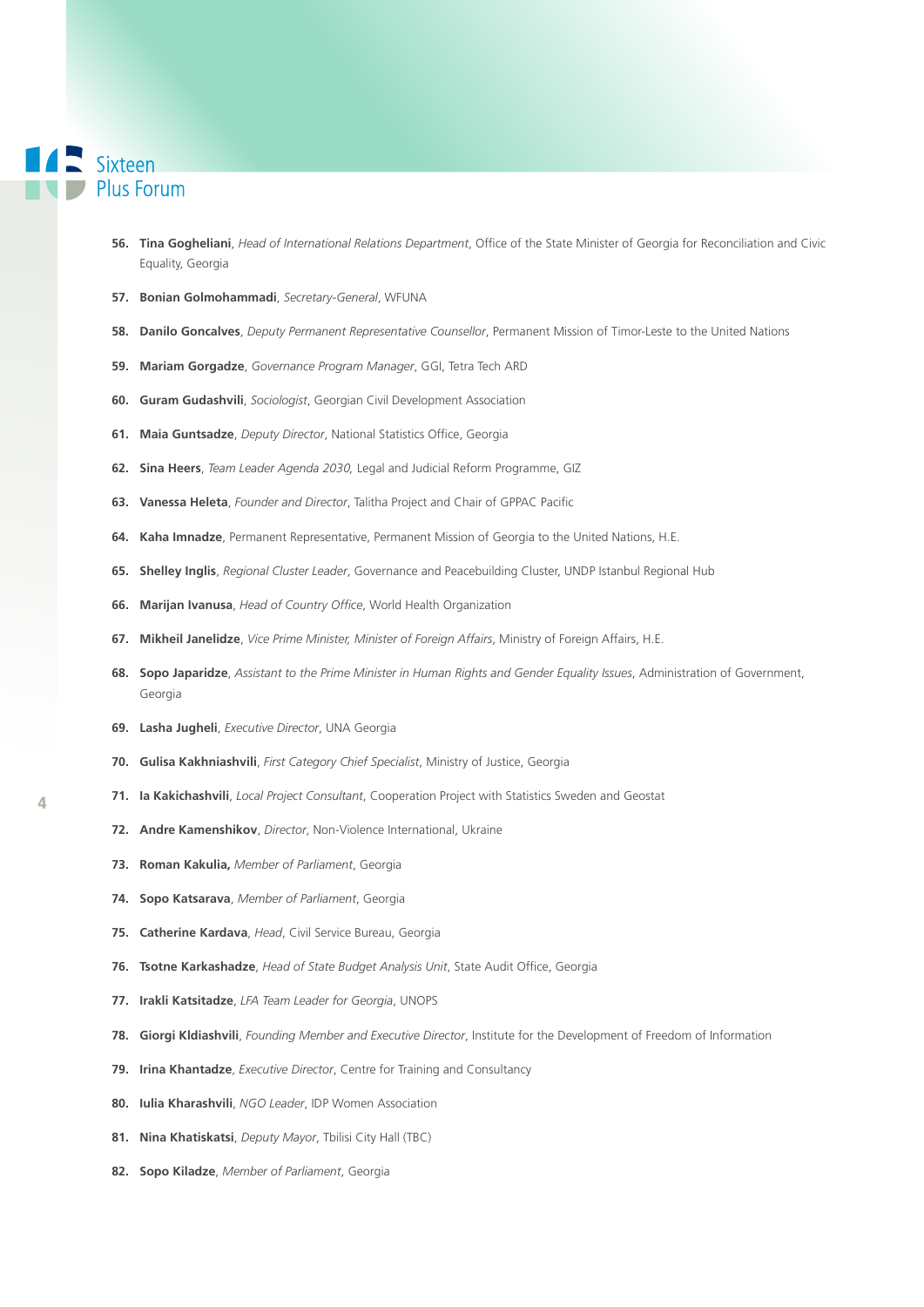#### 12 Sixteen **Plus Forum**

- **83. Kakha Khimshiashvili,** *Programme Officer*, Development Cooperation, Embassy of Sweden, Tbilisi
- **84. Tamar Khulordava**, *Member of Parliament*, Georgia
- **85. Zurab Koberidze**, *Assistant to the Programme*, International Centre on Conflict and Negotiation
- **86. Milan Konrad**, *Second Secretary*, Permanent Mission of the Czech Republic to the United Nations
- **87. Nana Kurashvilli**, *Head of Programmes in Georgia*, People in Need
- **88. Erika Kvapilova**, *Country Representative*, UN Women
- **89. Ana Kvernadze**, *Senior Social Advisor*, Administration of the Government, Georgia
- **90. Kakha Kuchava**, *Member of Parliament*, Georgia
- **91. Nino Kvirkvelia**, *Chief Specialist of International Relations*, International Centre on Conflict and Negotiation
- **92. Coco Lammers**, *Campaigns and Advocacy Officer*, Namati
- **93. Teona Lebanidze**, *Deputy Executive Director*, UNA Georgia
- **94. Ahjung Lee**, *Policy Specialist*, UNDP Seoul Policy Center for Global Development Partnerships
- **95. Jiwon Lee**, *Second Secretary*, Division of Development Policy, Ministry of Foreign Affairs, Republic of Korea
- **96. Molly Lien**, *Head of Development Cooperation*, Embassy of Sweden, Tbilisi
- **97. Nino Macharashvili**, *Co-Founder and Development Director*, ForSet
- **98. Mariam Maisuradze**, *Senior Adviser*, Anti-Corruption Council Secretariat, Ministry of Justice, Georgia
- **99. Hayk Malkhasyan**, *Deputy Head of the Legal Department*, Staff of Government, Republic of Armenia
- **100. Tamar Medulashvili**, *Project Manager*, Policy and Management Consulting Group
- **101. Mamuka Meskhi**, *Assistant Representative for Georgia*, UNFAO
- **102. Thomas Meyer**, *Programm Manager*, GIZ
- **103. Valeska Meyer zu Heringdorf**, *Advisor*, GIZ
- **104. Melody Mirzaagha**, *Representative to the United Nations*, Bahá'í International Community
- **105. Emma Modéer Wiking**, *Researcher*, UNA Georgia
- **106. Tamar Mosiashvili**, *Head of Culture Department*, Embassy of the State of Qatar, Tbilisi
- **107. Nato Natenadze**, *Chief Specialist*, Legal Service, Tbilisi City Hall
- **108. Natia Natsvlishvili**, *Assistant Resident Representative*, UNDP
- **109. Vako Natsvlishvili**, Open Society Georgia Foundation
- **110. Salome Odisharia**, *Project Manager*, UNDP Georgia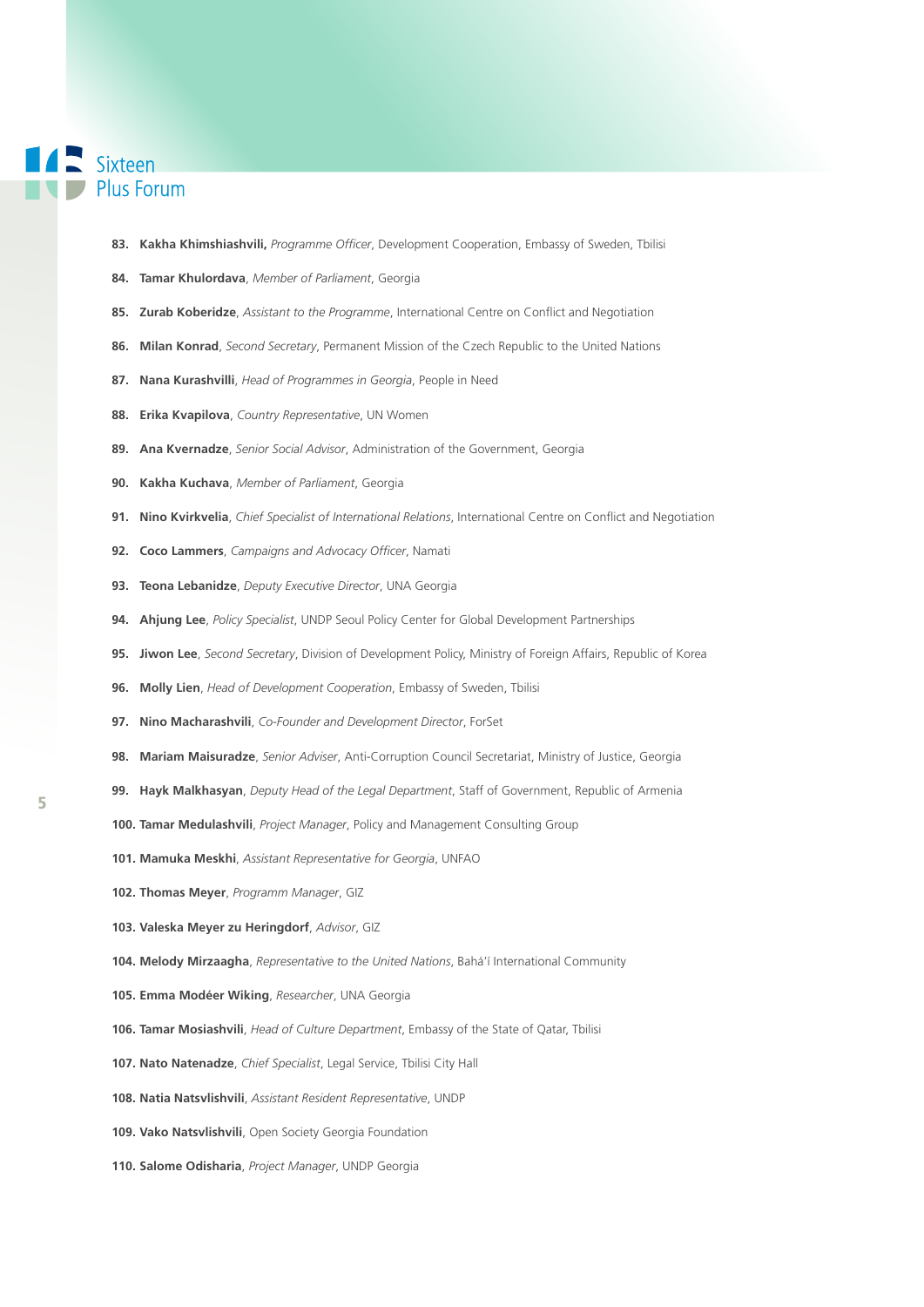#### **TAN Sixteen Plus Forum**

- **111. Laila Omar Gad**, *Representative*, UNICEF
- **112. François Painchaud**, *Resident Representative*, IMF, Georgia
- **113. Giga Paitchadze**, *Head of E-governance Development Department*, Administration of the Government, Georgia
- **114. Lina Panteleeva**, *Project Management Specialist*, USAID Georgia, UNDP
- **115. Shalva Papuashvili**, *Team Leader*, GIZ
- **116. Oleksandr Pavlychenko**, *Executive Director*, Ukrainian Helsinki Human Rights Union
- **117. Teona Piranishvili**, *Legal Advisor*, Ministry of Justice, Georgia
- **118. Wiem Pousse**, *Project Manager*, Jasmine Foundation
- **119. Oleh Protsyk**, *Peace and Development Advisor*, United Nations
- **120. Irine Pruidze**, *Member of Parliament*, Georgia
- **121. Nino Pruidze**, *Senior Budget Analyst*, State Audit Office, Georgia
- **122. Martina Quick**, *Ambassador*, Embassy of Sweden, Georgia, H.E.
- **123. Pascal Richard**, *Managing Adviser Policy and Advocacy*, GPPAC
- **124. Nino Robakidze**, *Eurasia Center Manager*, IREX SAFE Initiative
- **125. Tamar Rogava**, *Head of DCU*, Administration of the Government, Georgia
- **126. Lejla Sadiku**, *Open Data Specialist*, UNDP Istanbul
- **127. Ade Safira**, *Head of Section*, Ministry of Foreign Affairs, Republic of Indonesia
- **128. Lia Salukvadze**, *CSR Officer*, JSC MFO Crystal
- **129. Joseph Samah**, *Development Economist*, Central Planning, Monitoring and Evaluation Division, Ministry of Finance and Economic Development, Sierra Leone
- **130. Levan Samadashvili**, *Deputy Chief of Party*, USAID/Tetra Tech ARD, Good Governance Initiative
- **131. Zurab Sanikidze**, *Director of Analytical Department, Secretary of the Anti-Corruption Council and Secretary of the Criminal Justice Reform Council, Chair of the OGP Forum*, Ministry of Justice, Georgia
- **132. Ketevan Sarajishvili**, *Head of the Public International Law Department*, Ministry of Justice, Georgia
- **133. Nina Sarishvilli**, *Secretary of the SDGs/PAR Council of Georgia and Head of Government Planning and Innovations Unit*, Administration of the Government, Georgia
- **134. Saskia Schellekens**, *Special Advisor to the Secretary-General's Envoy on Youth*, United Nations
- **135. Niels Scott**, *UN Resident Coordinator*, *UNDP Resident Representative*, Georgia
- **136. Foday D.M. Sesay**, *Director*, Democracy and Development, Sierra Leone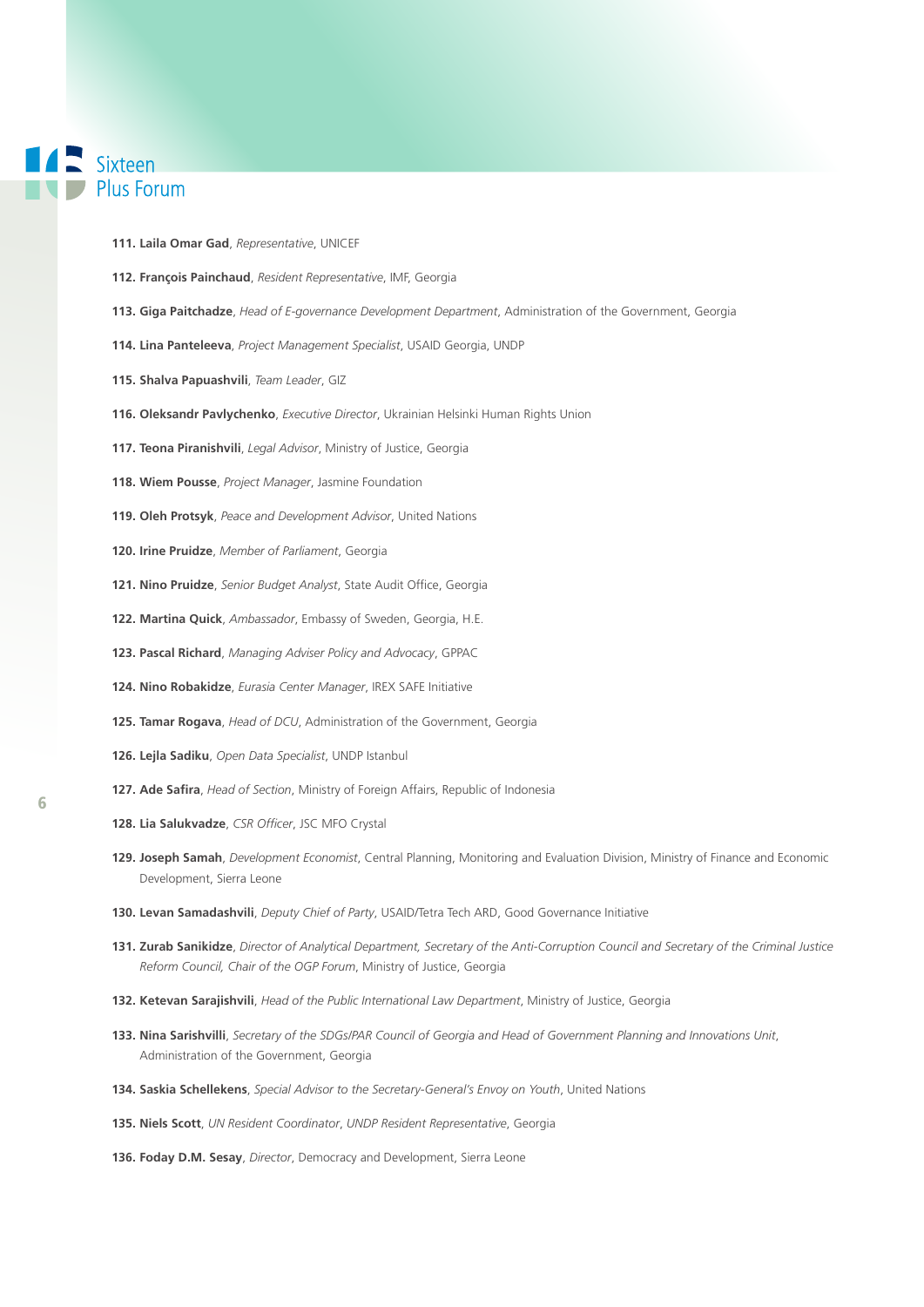### **TAN Sixteen Plus Forum**

- **137. Shombi Sharp**, *Deputy Resident Representative*, UNDP Georgia
- **138. Nino Shekriladze**, *Counsellor*, Permanent Mission of Georgia to the United Nations
- **139. Vladimir Shkolnikov**, *Senior Human Rights Adviser for the South Caucasus*, OHCHR
- **140. Jorge Skinner-Klée**, *Permanent Representative*, Permanent Mission of Guatemala to the United Nations, H.E.
- **141. David Smith**, *Chief of Party*, USAID/Tetra Tech ARD, Good Governance Initiative
- **142. Marcel Smits**, *Program Director for Europe*, Institute for Economics and Peace
- **143. Susan Stern**, *Good Governance Fund Programme Manager*, British Embassy, Tbilisi
- **144. David Steven**, *Senior Fellow and Associate Director*, New York University, Center on International Cooperation
- **145. Marcel Stoessel**, *Senior Advisor*, Fragility Conflict Violence, Swiss Federal Department of Foreign Affairs, Switzerland
- **146. Ekaterine Surguladze**, *Chief Specialist*, Tbilisi City Hall
- **147. Sophia Svanadze**, *Gender and Governance Adviser*, Embassy of Switzerland, Tbilisi
- **148. Chalida Tajaroensuk**, *Chairperson*, People's Empowerment Foundation, Thailand
- **149. Vakhtang Tartarashvili**, *Head of Programme Office*, UNODC
- **150. Niko Tatulashvili**, *Head of IR Department*, Office of the Public Defender, Georgia
- **151. Tamar Tavelidze**, *Public Relations*, Welfare and Development Center, Georgia
- **152. Teburoro Tito**, *Permanent Representative*, Permanent Mission of Kiribati to the United Nations, H.E.
- **153. Gigi Todua**, *National Project Expert*, UNIDO
- **154. Nino Togonidze**, *Head of Administration and Finance*, Office for the South Caucasus, Embassy of Austria, Tbilisi
- **155. Denise Helena Torres**, *Peace and Security Program Assistant*, WFUNA
- **156. Jennifer Tsai**, *Senior Access to Justice Advisor*, Rule of Law Initiative, American Bar Association, TAP Network
- **157. Kety Tsanava**, *National Coordinator of OGP Georgia*, Ministry of Justice, Georgia
- **158. Levan Tserediani**, *Methodology and Quality Management Unit*, National Statistics Office, Georgia
- **159. Ketevan Tsikhelashvili**, *State Minister of Georgia for Reconciliation and Civic Equality*, Government, Georgia
- **160. Nina Tsikhistavi-Khutsishvili**, *Director*, International Centre of Conflict and Negotiation
- **161. Anano Tsintsbadze**, *Manager*, OGP project, OSF Georgia
- **162. Tamar Tsivtsivadze**, *Senior Program Officer*, Embassy of Switzerland, Tbilisi and Swiss Cooperation Office South Caucasus
- **163. Maya Tskitishvili**, *Head*, Administration of the Government, Georgia
- **164. Giorgi Tumasyan**, *Georgia's Youth Delegate* to the United Nations